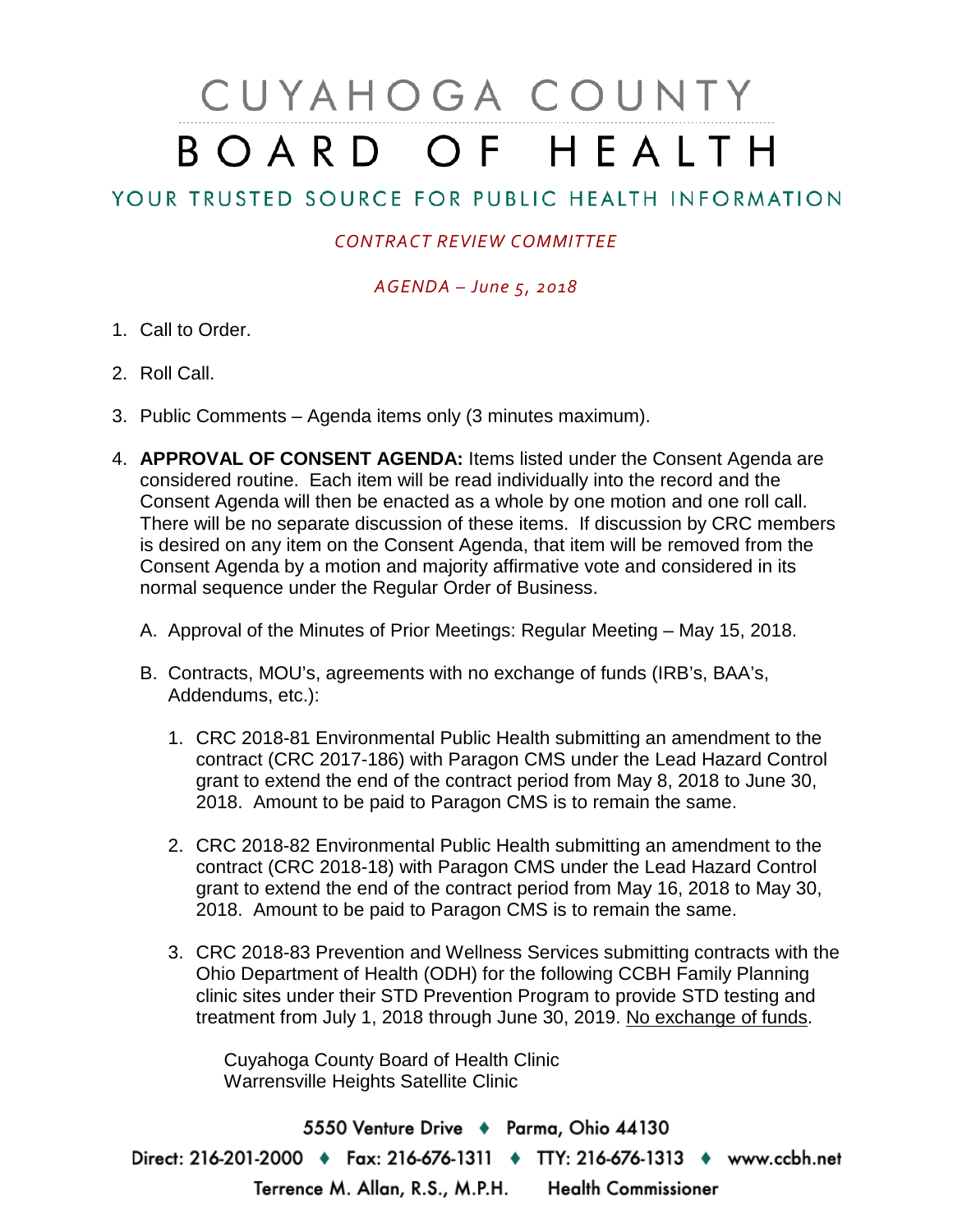4. CRC 2018-84 Administrative Services submitting a license agreement with Navicure for medical billing clearinghouse services for the processing of claims electronically effective May 30, 2018. No exchange of funds.

#### 5. **CONTRACTS AND AWARDS:**

A. Tabled Items

None

- B. New Items For Review
	- 1. Bid/Quote Openings ≥ \$25,000.00

None

2. Bid/Quote Openings < \$25,000.00

Household Sewage Program

- a. CRC 2018-85 7699 Stearns Rd. Olmsted Township, Ohio 44138
- b. CRC 2018-86 7632 Pleasantview Parma, Ohio 44134
- c. CRC 2018-87 7735 Stearns Rd. Olmsted Township, Ohio 44138
- 3. Expenditures: Contracts < \$25,000.00
	- a. CRC 2018-88 Environmental Public Health Services submitting an amendment to the contract with City of Cleveland Heights (CRC 2015- 215) under the Lead Hazard Control grant to decrease the amount to be paid to City of Cleveland Heights from \$562,417.00 to \$552,417.00.

Purpose: To reallocate Healthy Homes funds.

Funding Source: 100% reimbursable through the Lead Hazard Control Program

5550 Venture Drive ♦ Parma, Ohio 44130 Direct: 216-201-2000 ♦ Fax: 216-676-1311 ♦ TTY: 216-676-1313 ♦ www.ccbh.net Terrence M. Allan, R.S., M.P.H. **Health Commissioner**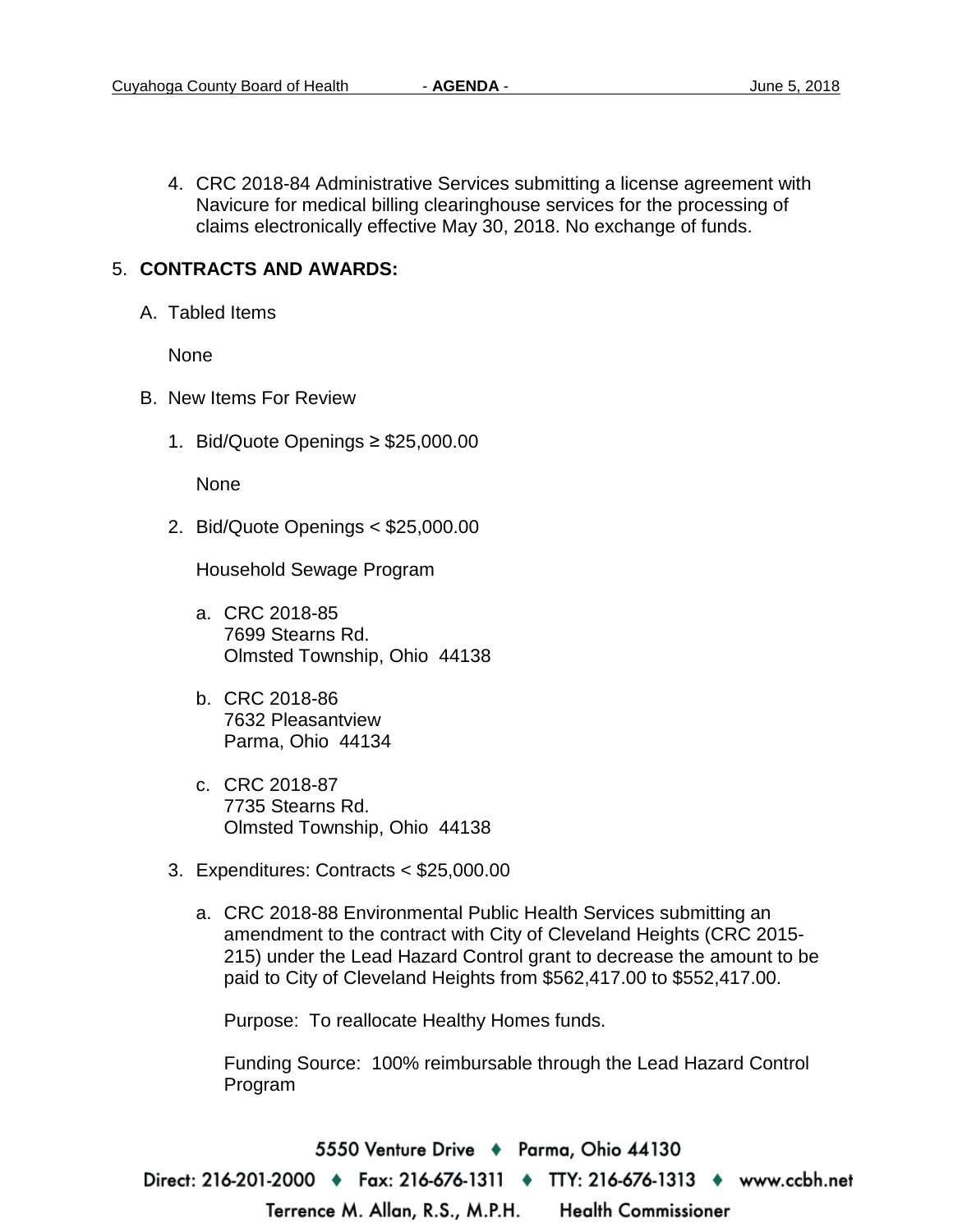b. CRC 2018-89 Environmental Public Health Services submitting an amendment to the contract with BDL General Contracting (CRC 2017- 242) under the Lead Hazard Control grant to increase the amount to be paid to BDL General Contracting from \$6,250.00 to \$6,610.00.

Purpose: To complete additional work not identified in the original scope for the project.

Funding Source: 100% reimbursable through the Lead Hazard Control Program

c. CRC 2018-90 Environmental Public Health Services submitting an amendment to the contract with Dynamerican (CRC 2017-245) under the Water Pollution Control Loan Fund grant to extend the end of the contract period from April 10, 2018 to November 21, 2018 and increase the amount to be paid to Dynamerican from \$10,925.00 to \$13,975.00.

Purpose: To complete additional work not identified in the original scope for the project.

Funding Source: 100% reimbursable through the Water Pollution Control Loan Fund

d. CRC 2018-91 Prevention and Wellness Services submitting an addendum to the contract with Alyssa Wagner-Sherer (CRC 2018-47) under the 2018/2019 Women in Recovery (WIRe) to increase the amount paid to Alyssa Wagner-Sherer from \$4,000.00 to \$5,000.00.

Purpose: To serve as the Certified Nurse Practitioner for the Cuyahoga County Board of Health Family Planning Clinic.

Funding Source: 100% reimbursable through General Revenue (additional \$1,000.00)

e. CRC 2018-92 Prevention and Wellness Services submitting an agreement with Trinity Biotech to establish Trinity Biotech as a sole source vendor for rapid syphilis testing and to change the net payment terms from 30 days to 60 days effective June 5, 2018. Amount to be paid to Trinity Biotech is at the established rates.

Purpose: To establish Trinity Biotech as a vendor for the CCBH Family Planning Clinic.

Funding Source: 100% reimbursable through FY2018 RHW grant

5550 Venture Drive + Parma, Ohio 44130 Direct: 216-201-2000 • Fax: 216-676-1311 • TTY: 216-676-1313 • www.ccbh.net Terrence M. Allan, R.S., M.P.H. **Health Commissioner**